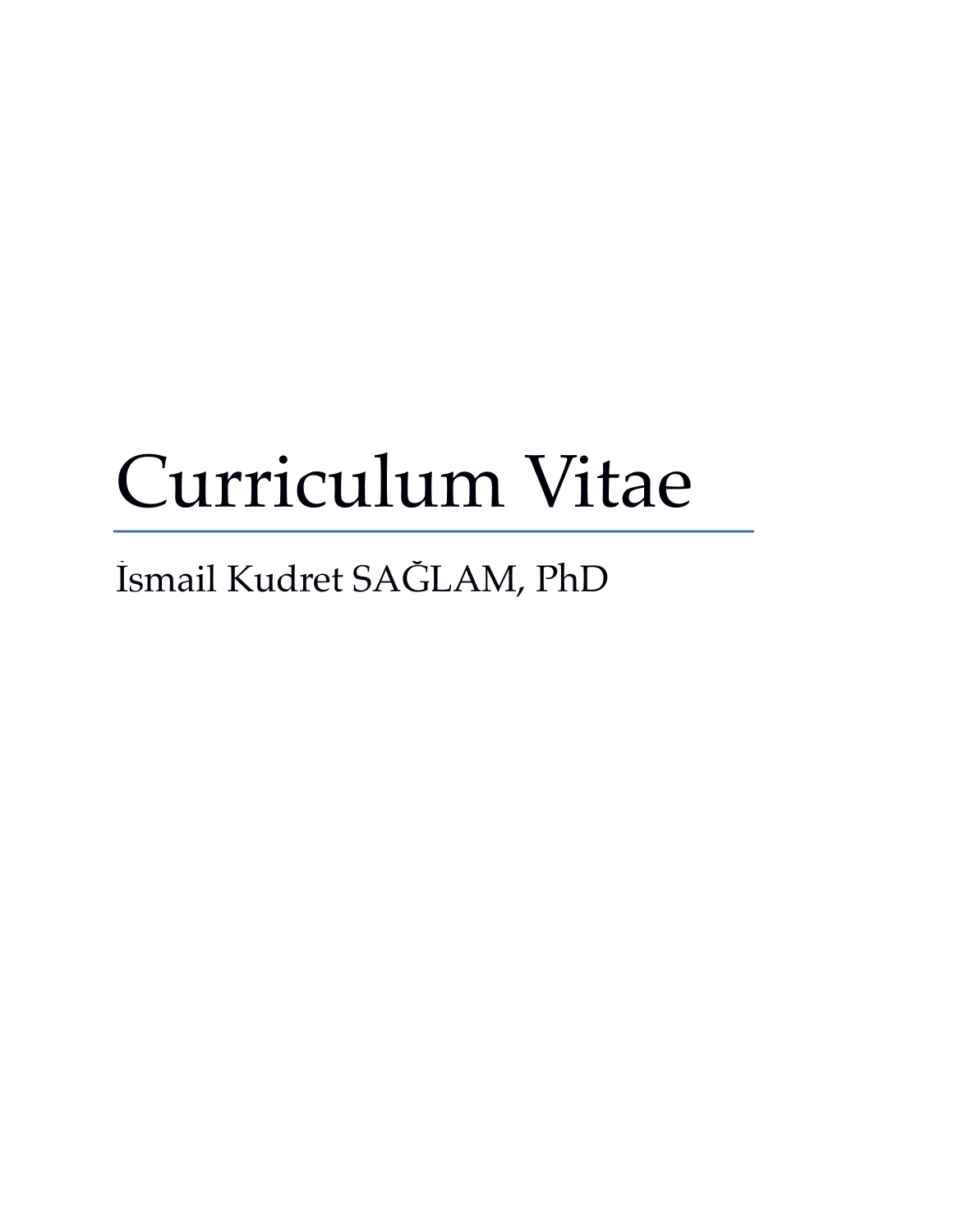# **PERSONAL INFO**

| Name                    | : Ismail Kudret               |
|-------------------------|-------------------------------|
| Surname                 | : Sağlam                      |
| Gender                  | : Male                        |
| Nationality             | : Turkish Republic            |
| Place and Date of Birth | : Ankara/Turkey $-23.01.1979$ |

## **CONTACT INFO**

|            |                           | Mailing Address : Koç University, College of Science, |
|------------|---------------------------|-------------------------------------------------------|
|            |                           | Molecular Biology and Genetics                        |
|            |                           | Rumelifeneri Yolu, 34450                              |
|            |                           | Sariyer, Istanbul, Turkey                             |
| <b>GSM</b> |                           | +90 539 585 1892                                      |
| e-mail     | $\ddot{\phantom{0}}$      | iksaglam@ku.edu.tr                                    |
| web-page   | $\mathbb{R}^{\mathbb{Z}}$ | www.iksaglam.com                                      |
|            |                           |                                                       |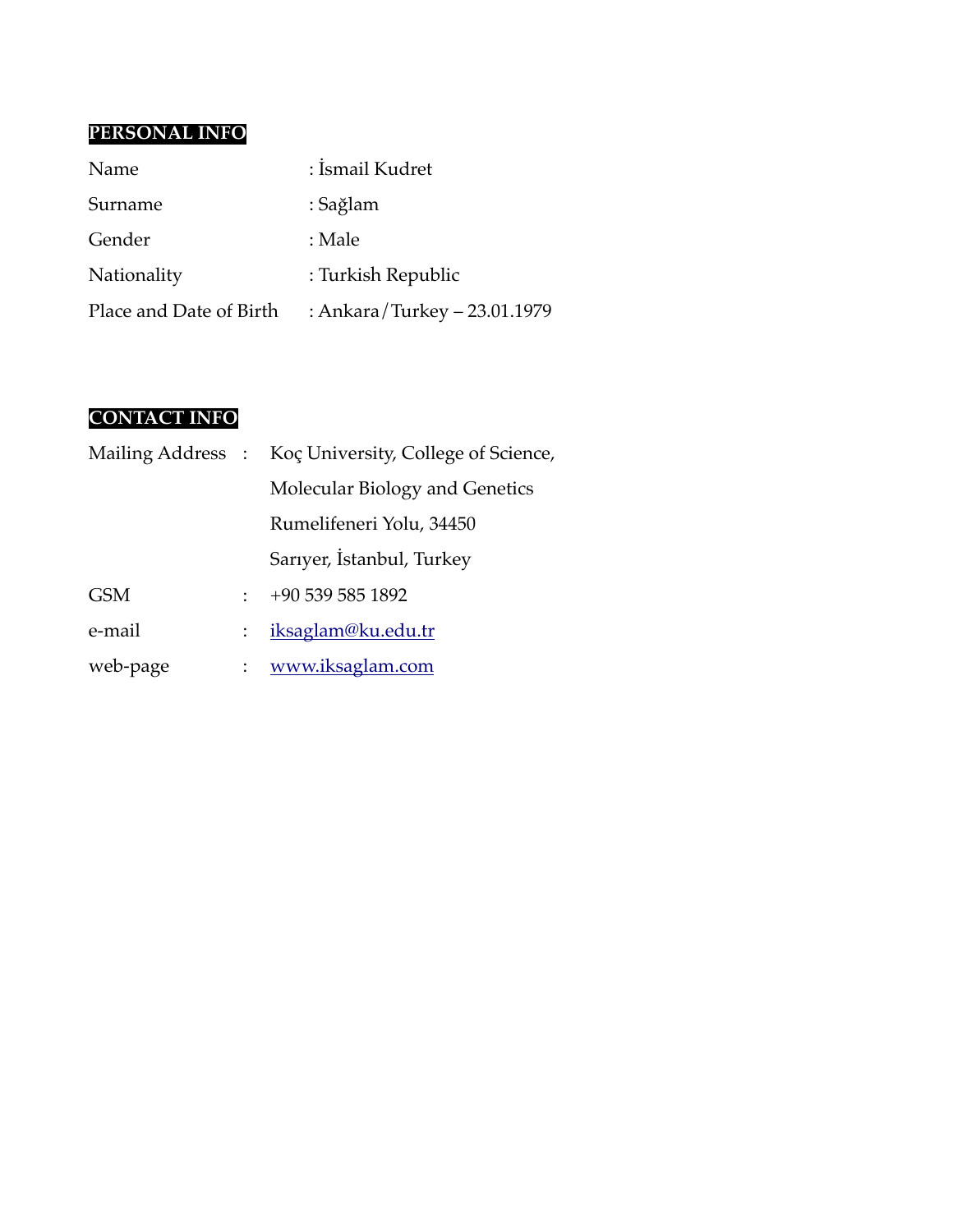#### **EDUCATION**

| $2004 - 2010$ | : PhD; Hacettepe University; Institute for Graduate Studies in Science and                                 |
|---------------|------------------------------------------------------------------------------------------------------------|
|               | Engineering, Ankara, TURKEY.                                                                               |
| $2001 - 2004$ | : MSc; Hacettepe University; Institute for Graduate Studies in Science and<br>Engineering, Ankara, TURKEY. |
| $1997 - 2001$ | : BSc; Biology, Hacettepe University; Faculty of Science, Ankara, TURKEY.                                  |

#### **EMPLOYMENT**

| $2002 - 2010$ | : Research Assistant; Hacettepe University; Faculty of Science, Department                                  |  |
|---------------|-------------------------------------------------------------------------------------------------------------|--|
|               | of Biology, Ankara, TURKEY                                                                                  |  |
| $2010 - 2011$ | : Compulsory Military Service.                                                                              |  |
| $2012 - 2014$ | : Senior Researcher; Hacettepe University; Faculty of Science, Department                                   |  |
|               | of Biology, Ankara, TURKEY                                                                                  |  |
| $2014 - 2018$ | : Research Fellow; University of California Davis, Department of Animal<br>Science, Davis, California, USA. |  |
| $2017 - 2018$ | : Research Affiliate; The University of Utah, Department of Biology,                                        |  |
|               | Salt Lake City, Utah, USA.                                                                                  |  |
| $2018 -$      | • Assistant Professor: Koc University College of Science Molecular Biology                                  |  |

**2018 – :** Assistant Professor; Koç University, College of Science, Molecular Biology and Genetics, İstanbul, TURKEY

## **AWARDS, SCHOLARSHIPS & TITLES**

- **2006 – 2007 : Fulbright PhD Research Scholarship**, University of California Riverside, Department of Biology, Roff Lab, Riverside, California, USA.
- **2017 – : Title of Associate Professor** awarded by The Council of Higher Education of Turkey.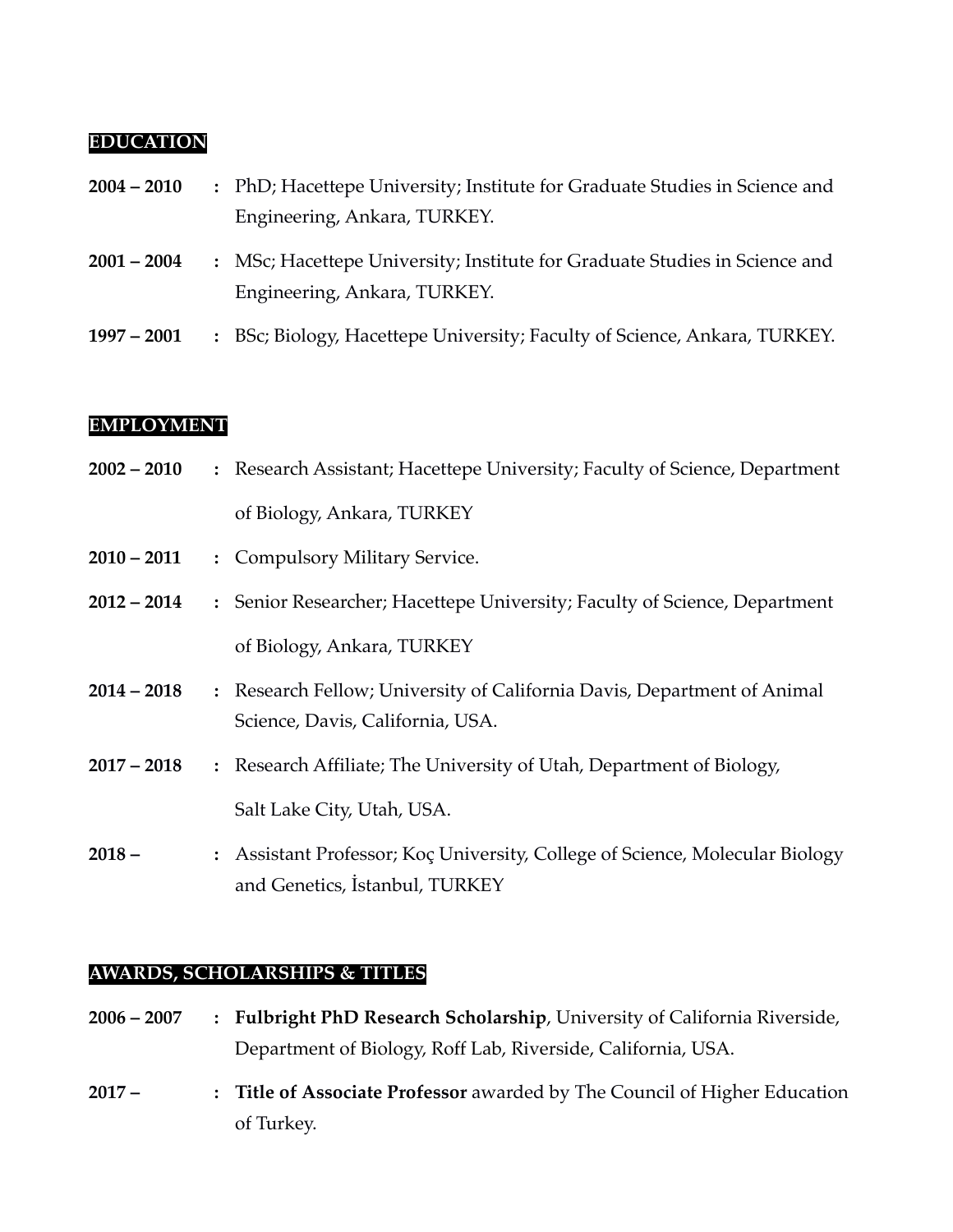#### **COMPUTER LANGUAGES**

Bash and Python

### **RESEARCH PROJECTS**

- Quantifying demographic and genetic structure of sedentary and migratory bears (*Ursus arctos arctos*) within Eastern Anatolia based on genome-wide genetic markers. The Scientific and Technological Council of Turkey, TBAG, Project No: 217Z192. **Principle Investigator. (2018 – Ongoing)**
- Landscape Conservation of Large Carnivores in Turkey. Whitley Fund For Nature. **Researcher. (2015 – Ongoing).**
- Genomics of speciation processes within the genus *Phonochorion*. Hacettepe University Scientific Research Projects Coordination Unit, Project No: 544. **Principle Investigator**. **(Completed 2017)**.
- Construction of RAD-seq genome libraries for the genus Phonochorion (Orthoptera: Tettigoniidae). Hacettepe University Scientific Research Projects Coordination Unit, Project No: 013D05601006**. Principle Investigator. (Completed, 2015).**
- DNA Barcoding of the Barbitistini fauna of the East Black Sea Region. Hacettepe University Scientific Research Projects Coordination Unit, Project No: 5885. **Principle Investigator**. **(Completed, 2012)**.
- Phylogeography of the Genus *Phonochorion*, Uvarov 1916 (Orthoptera: Tettigoniidae). Hacettepe University Scientific Research Projects Coordination Unit, Project No: 09D03601003. **Researcher. (Completed, 2010).**
- Research on the ecological mechanisms affecting the evolutionary processes of the species *Isophya redtenbacheri* Adelung, 1907 and the species belonging to the genus *Phonochorion* Uvarov, 1916 (Orthoptera: Tettigoniidae) situated in Northeast Anatolia. Hacettepe University Scientific Research Projects Coordination Unit, Project No: 03.02.601.012. **Researcher. (Completed, 2010).**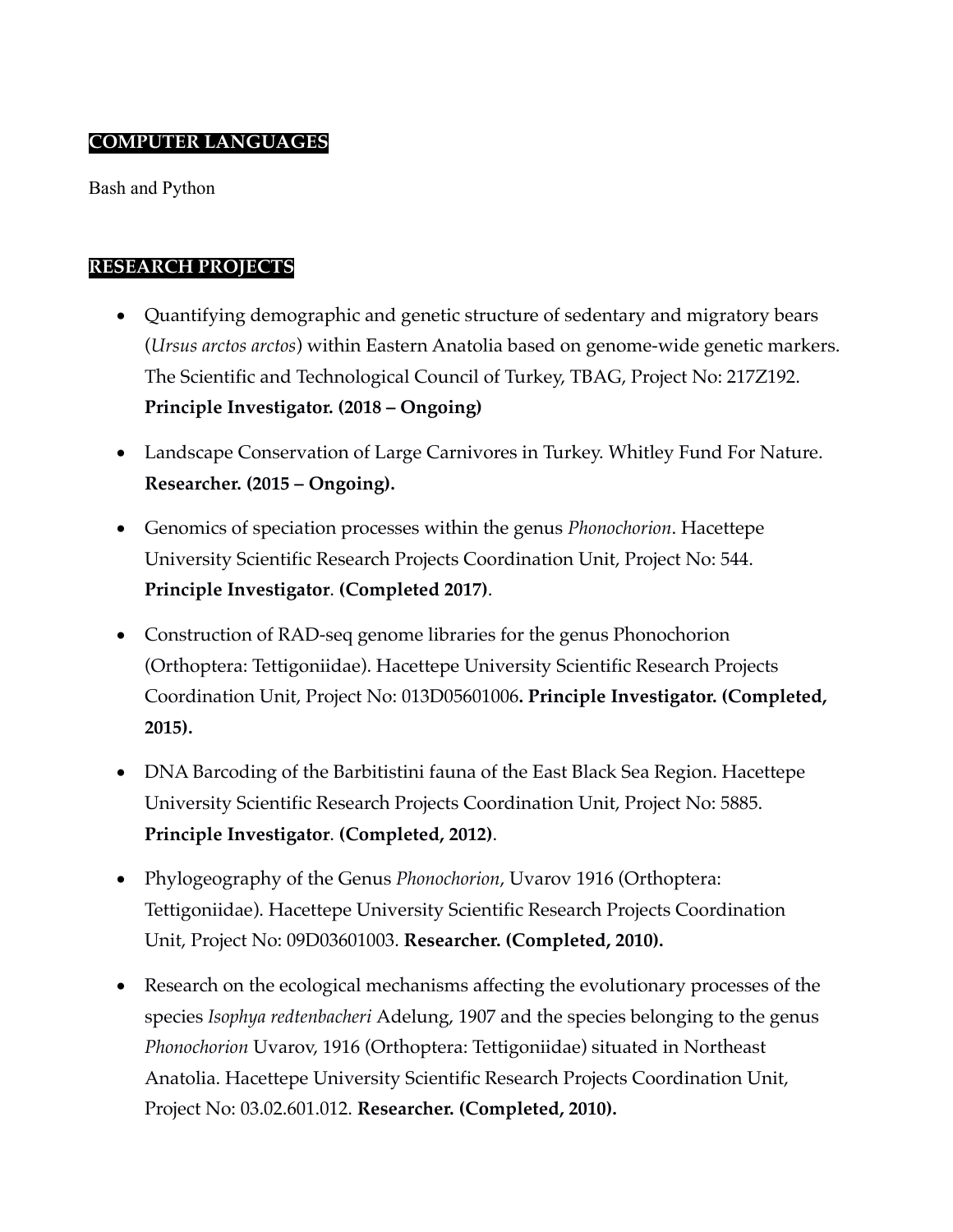• Distribution and Phylogeography of pine processionary moth species, *Thaumetopoea pityocampa* (Dennis&Schiffermüller, 1775) and *Thaumetopoea wilkinsoni* Tams, 1924 (Lepidoptera: Notodontidae), within Turkey. The Scientific and Technological Council of Turkey, T0VAG, Project No: 109O411. **Researcher. (Completed, 2010)**

#### **THESIS**

- **MSc Thesis : Sağlam İK. 2004.** Research on the altitude dependent, ecological distribution and color polymorphism of the bush-cricket *Isophya rizeensis* Sevgili, 2004 (Orthoptera: Tettigonoiidae). In Turkish. Department of Biology, Hacettepe University, Institute for Graduate Studies in Science and Engineering. Ankara, Turkey. 123 pp.
- **PhD Thesis : Sağlam İK.** 2010. Speciation and Phylogeography of the Genus *Phonochorion*, Uvarov 1916 (Orthoptera: Tettigoniidae). In Turkish. Department of Biology, Hacettepe University, Institute for Graduate Studies in Science and Engineering. Ankara, Turkey. 159 pp.

#### **PEER REVIEW PUBLICATIONS**

- **Sağlam İK**, Miller MR, O'Rourke SM and Çağlar SS (2019) Phylo-comparative analysis reveal the dual role of drift and selection in reproductive character displacement. *Molecular Phylogenetics and Evolution,* **140,** 106597.
- **Sağlam İK**, Baumsteiger J, Smith MJ, Linares-Casenave J, Nicholas NL, O'Rourke SM, Miller MR (2018). Best available science *still* supports an ancient common origin of Devils Hole and Devils Hole pupfish. *Molecular Ecology,* **27,** 839-842*.*
- Benjamin A, **Sağlam İK,** Mahardja B, Hobbs J, Hung TC, Finger AJ (2018) Use of single nucleotide polymorphisms identifies backcrossing and species misidentifications among three San Francisco Estuary osmerids. *Conservation Genetics,* **19**, 701-712
- Prince DJ, O'Rourke SM, Thompson TQ, Ali OA, Arciniega M, Lyman HS, **Saglam İK**, Hotaling TJ, Spidle AP, Miller MR (2017) The evolutionary basis of premature migration in Pacific salmon highlights the utility of genomics for informing conservation. *Science Advances,* 3, e1603198.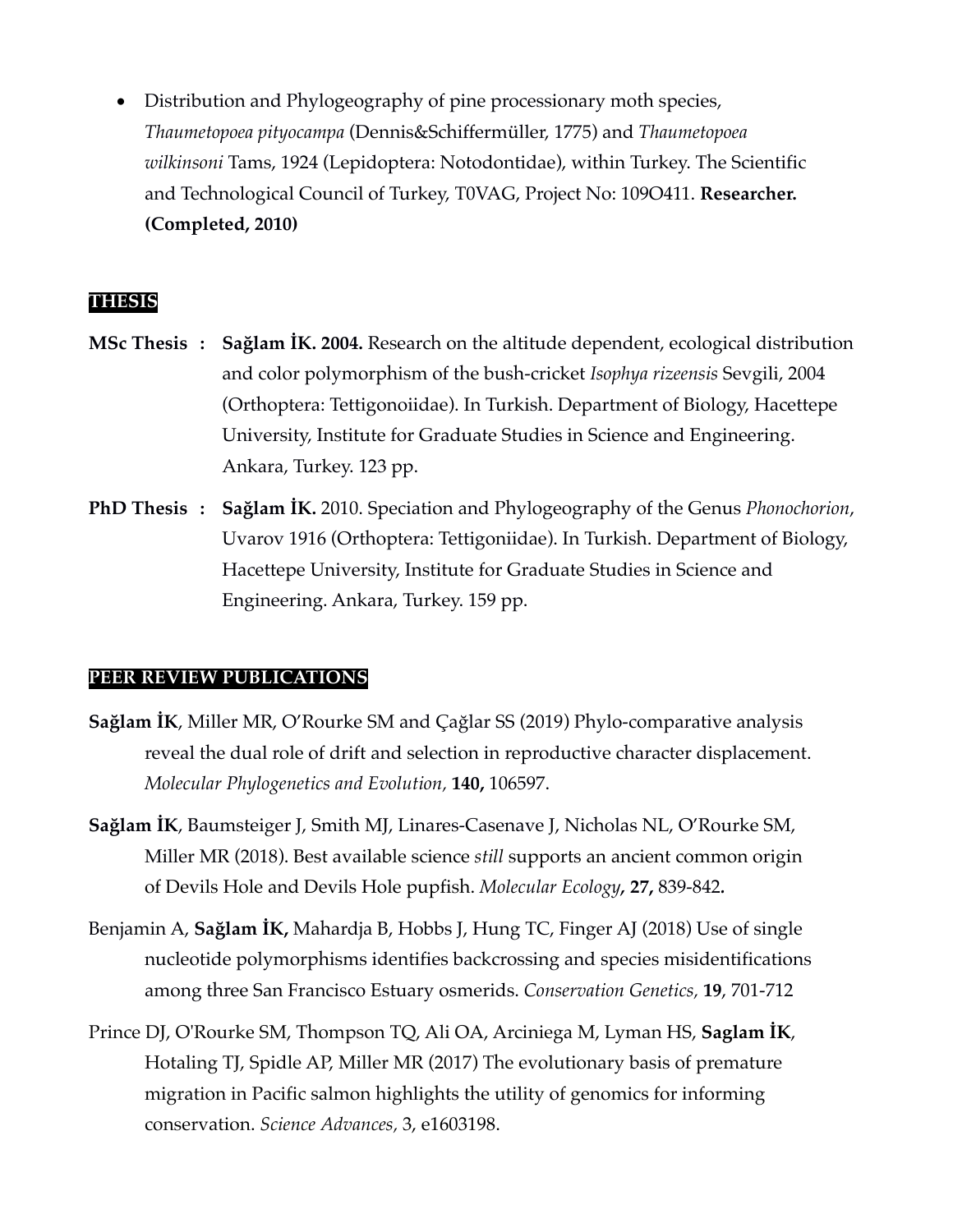- **Sağlam İK**, Baumsteiger J, Miller MR (2017) Failure to appreciate differences in divergence times of species and their genes can result in severe over-estimation of mutation rates in recently diverged species. *Proceedings of the Royal Society B: Biological Sciences,* **284**, 20170021.
- **Sağlam İK**, Prince DJ, Meek M, Ali O, Miller MR, Peacock M, Neville H, Mellison C, Somer W, May B and Finger AJ (2017) Genomic analysis reveals genetic distinctiveness of the Paiute cutthroat. *Transactions of the American Fisheries Society,*  **146,** 1291-1302. (http://dx.doi.org/10.1080/00028487.2017.1356373).
- **Sağlam İK**, Baumsteiger J, Smith MJ, Linares-Casenave J, Nicholas NL, O'Rourke SM, Miller MR (2016) Phylogenetics supports an ancient common origin of two scientific icons: Devils Hole and Devils Hole pupfish. *Molecular Ecology,* **25,** 3962- 73*.*
- Hekimoğlu O, **Sağlam İK**, Özer N, Estrada-Peña A (2016) New molecular data shed light on the global phylogeny and species limits of the *Rhipicephalus sanguineus* complex. *Ticks and tick-borne diseases,* **7**, 798-807.
- Perktaş U, Gür H, **Sağlam İK**, Quintero E (2015) Climate-driven range shifts and demographic events over the history of Kruper's Nuthatch *Sitta krueperi*. *Bird Study*, **62**, 14–28.
- **Sağlam İK**, Küçükyildirim S, Çaǧlar SS (2014) Diversification of montane species via elevation shifts: The case of the Kaçkar cricket *Phonochorion* (Orthoptera). *Journal of Zoological Systematics and Evolutionary Research*, **52**, 177–189.
- Çaǧlar SS, Karacaoǧlu Ç, Kuyucu AC, **Sağlam İK** (2014) Humidity and seasonality drives body size patterns in males of the bush cricket *Isophya rizeensis* Sevgili, 2003 (Orthoptera: Tettigoniidae: Phaneropterinae). *Insect Science*, **21**, 213–226.
- Şekercioğlu ÇH, Anderson S, Akçay E, Bilgin R, Can ÖE, Semiz G, Tavşanoğlu Ç, Yökeş MB, Soyumert A, İpekdal K, **Sağlam İK**, Yücel M, Dalfes, HN (2011) Turkey's globally important biodiversity in crisis. *Biological Conservation*, **144**, 2752–2769.
- Çağlar SS, **Sağlam İK**, Akiner, MM (2011) The influence of photoperiod on size and development of ovarioles in insecticide resistant and susceptible strains of the house fly *Musca domestica* L. (Diptera: Muscidae). *Turkish Journal of Zoology*, **35**, 325–331.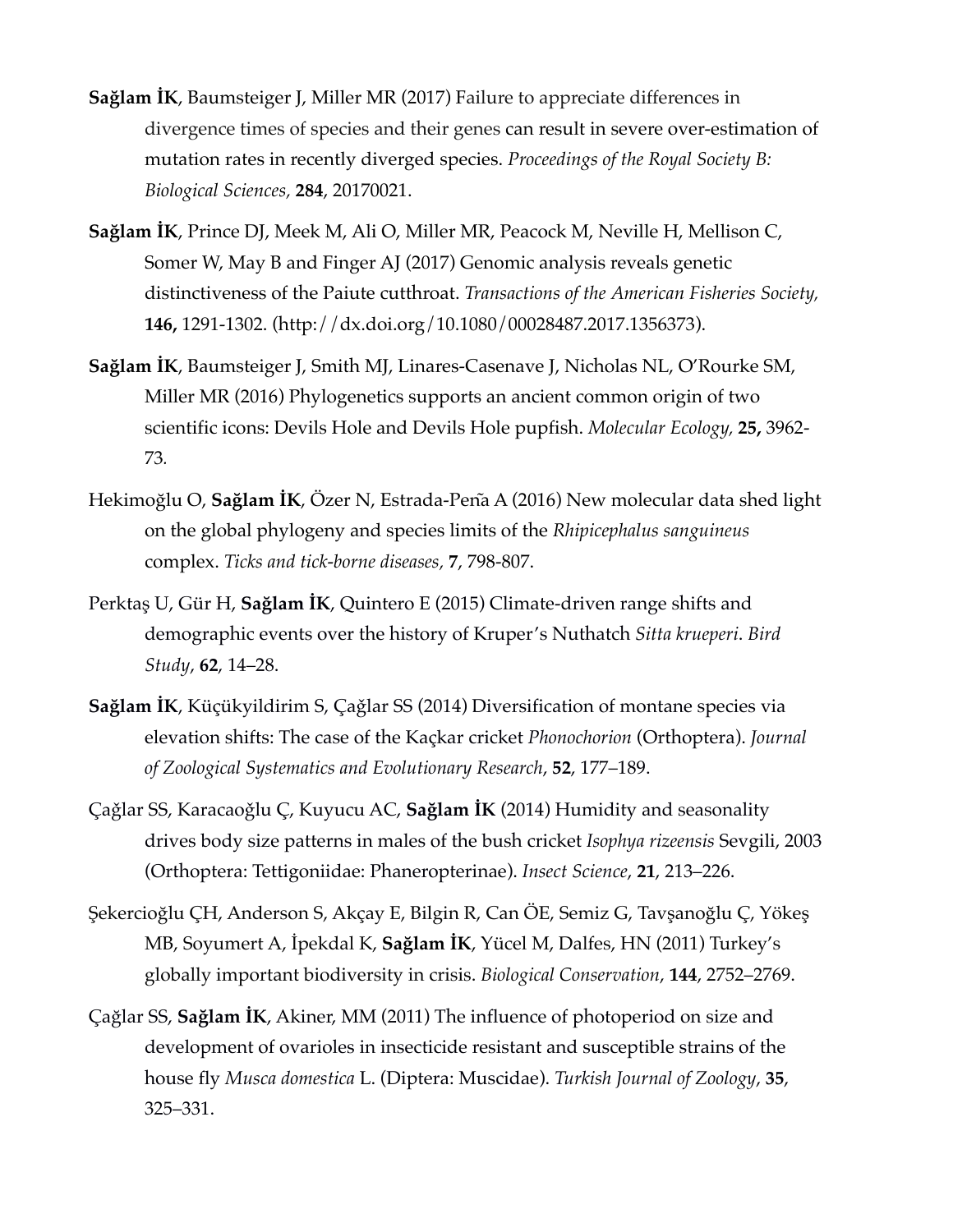- Sevgili H, Caglar SS, **Sağlam İK** (2010) Re-evaluation of the genus *Phonochorion* (Orthoptera: Tettigoniidae: Phaneropterinae). *European Journal of Entomology*, **107**, 631–645.
- **Sağlam İK**, Roff DA., Fairbairn DJ (2008) Male sand crickets trade-off flight capability for reproductive potential. *Journal of Evolutionary Biology*, **21**, 997– 1004.
- **Sağlam İK**, Çağlar SS (2007) Local Population Size and Dynamics of the Color Polymorphic Bush Cricket, *Isophya rizeensis* Sevgili, 2003 (Orthoptera: Tettigoniidae) within the Firtina Valley. *Turkish Journal of Zoology*, **31**, 1–8.
- **Sağlam İK**, Çağlar SS (2005) Distribution and habitat characteristics of the color polymorphic bush-cricket *Isophya rizeensis* Sevgili (Orthoptera: Tettigoniidae: Phaneropterinae) in Turkey. *Entomological News*, **116**, 309–324.
- Çağlar SS, **Sağlam İK** (2005) Effects of photoperiod on testis development of insecticide resistant and susceptible populations of the house fly, *Musca domestica* L. (Diptera: Muscidae). *Hacettepe Journal of Biology and Chemistry*, **34**, 45–50.

#### **WORKSHOPS & TEACHING**

- **2019 - : MBGE 309 Genome Analysis and Bioinformatics.** Undergraduate course at Koç University, Spring Semester.
- **2019 - : MBGE 301 Genetics I.** Undergraduate course at Koç University, Fall Semester.
- **2019 - : MBGE 343 Fundamentals of Evolutionary Biology.** Undergraduate course at Koç University, Fall Semester.
- **2016 : Quantitative Ecology and Evolution Workshop, Nesin Mathematics Village, 18 – 24 September, Şirince, Turkey. (Organizing Committee)**

**Lecture:** The site frequency spectrum for summarizing genome-wide variation and detecting selective and demographic change.

**Practical:** Demographic modeling and parameter estimation using the SFS.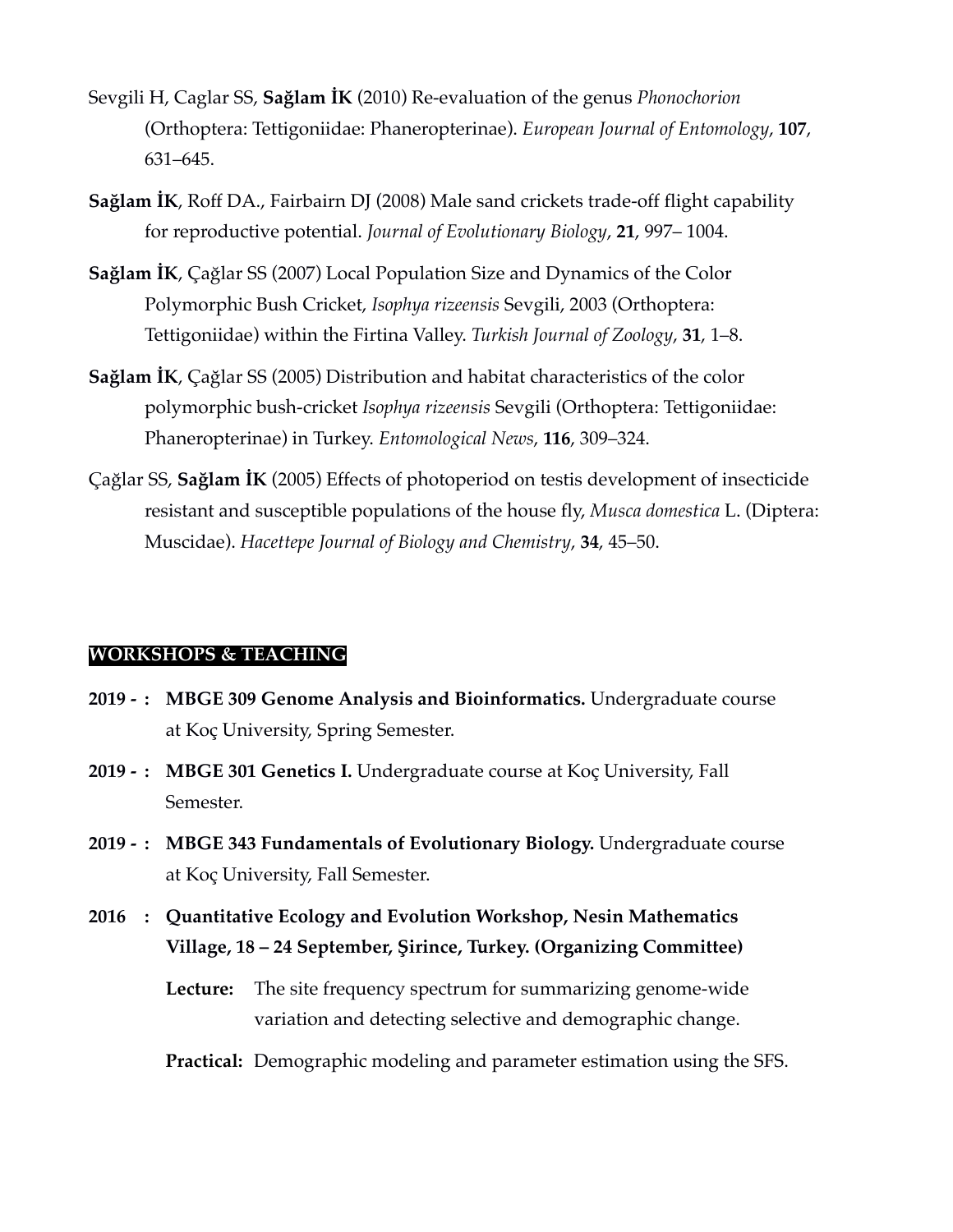**2016 : Population and Adaptation Genomics Workshop, Hacettepe University Department of Biology, 5 – 7 September, Ankara, Turkey. (Organizing Committee)**

**Lecture:** Introduction to next generation sequencing and data.

**Practical:** Unix environment and shell scripting. De-multiplexing, mapping and filtering.

**2013 : Workshop on Mathematical Evolution, Nesin Mathematics Village, 9 – 15 September, Şirince, İzmir, Turkey.**

> **Lecture:** Coalescent models in molecular evolution and phylogeography **Practical:** Phylogeographic estimates under full coalescent models.

#### **SELECTED PRESENTATIONS**

**2017 : 4th Ecology and Evolutionary Biology Symposium, Turkey, 11– 13 July, Istanbul, Turkey.**

> **Sağlam İK,** Concatenation methods in phylogenomics can lead to severe overestimates of evolutionary parameters.

**2017 : 42nd Western Division of the American Fisheries Society Meeting, 22– 25 May, Missoula, Montana, USA.**

> Finger AJ, Benjamin A, **Sağlam İK,** Using genomic data for conservation: range-wide demographic and genetic structure of longfin smelt.

**2017 : One Health 9th Tick and Tick-borne Pathogen Conference & 1st Asia Pacific Rickettsia Conference, 27 August – 1 September, Cairns, Australia**

> Hekimoğlu O, **Sağlam İK**, Özer N, Estrada-Peña A, Molecular phylogeny and biogeographic history of the *Rhipicephalus sanguineus* complex

**2016 : 12th International Congress of Orthopterology 30 October – 3 November, Ilheus, Bahia, Brazil**

> **Sağlam İK,** The importance of capturing unbiased species histories for testing phylogeograhic hypothesis and the promise of next generation sequencing data.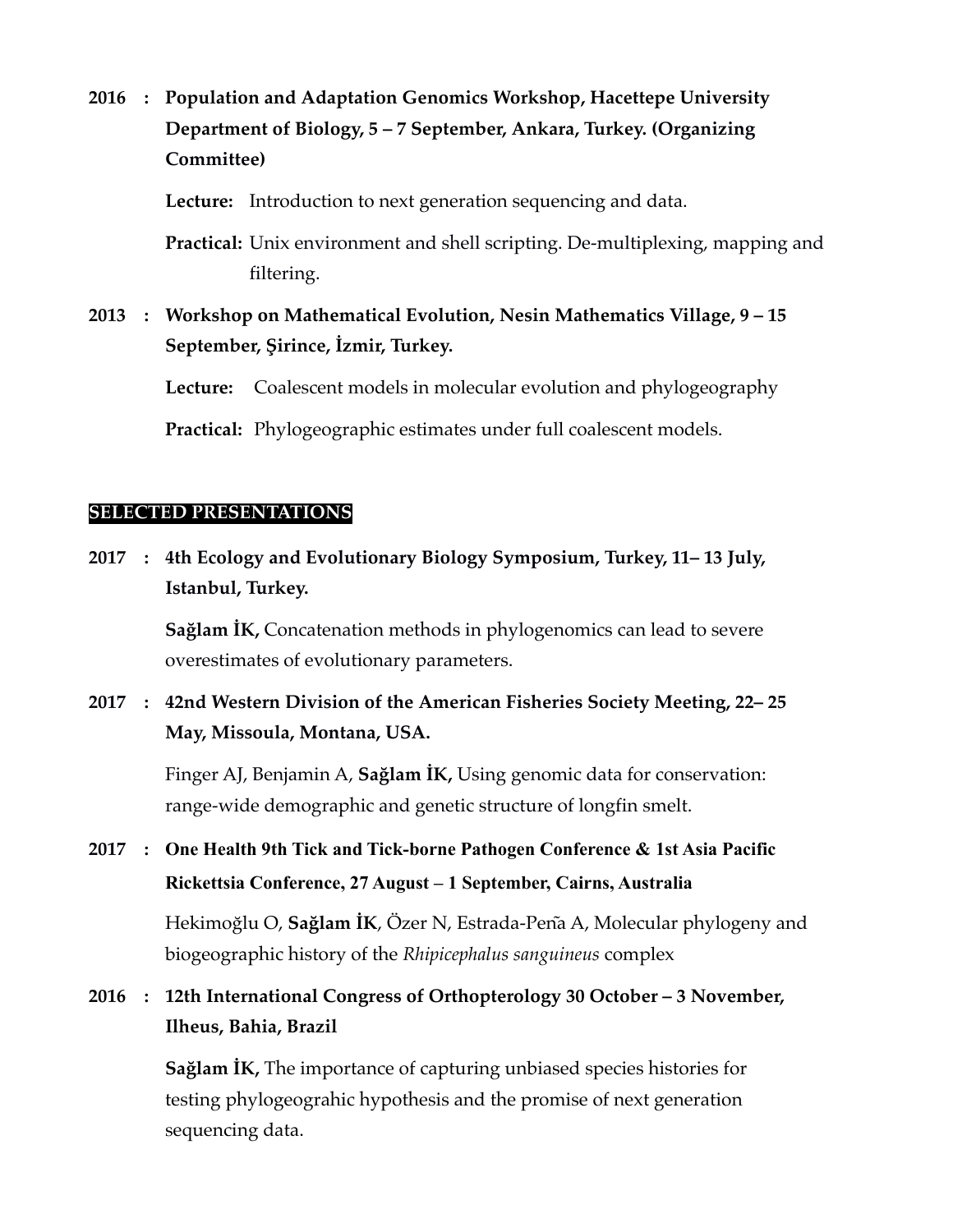# **2016 : XXV International Congress of Entomology, 25 – 30 September, Orlando, Florida, USA.**

**Sağlam İK**, Miller MR, O'Rourke SM, Çağlar SS. Determining the role of selection and drift in reproductive character displacement causing rapid diversification of montane crickets.

## **2016 : 41st Western Division of the American Fisheries Society Meeting, 21– 24 March, Reno, Nevada, USA.**

Baumsteiger J, Smith MJ, Linares-Casenave J, Nicholas NL, O'Rourke SM, Miller MR, **Sağlam İK.** Phylogenetics supports an ancient common origin of two scientific icons: Devils Hole and Devils Hole pupfish

## **2016 : 35th International Society for Animal Genetics Conference, 23 – 27 July Salt Lake City, Utah, US.**

Perez-Pardal L, **Sağlam İK**, Costa V, Chen S, MillerMR, Beja-Pereira A. Comparison of high-density SNP chip versus Rad sequencing in cattle and related species.

## **2016 : Coastwide Salmonid Genetics Meeting, 7 – 9 June Astoria, Oregon, US.**

Prince DJ, O'Rourke SM, Thompson TQ, Ali OA, Lyman HS, **Sağlam İK**, Michael R. Miller. The evolutionary basis of premature migration in Pacific salmon highlights the utility of genomics in conservation.

## **2015 : 13th Congress on the Zoogeography and Ecology of Greece and Adjacent Regions, 7 – 11 October, Crete, Greece.**

**Sağlam İK**, Miller MR, O'Rourke SM, Çağlar SS. Phylogenomics and the Comparative Method Reveals Evidence of Strong Selection in Reproductive Character Displacement

## **2015 : Annual meeting of the Society for Molecular Biology and Evolution, 12 – 16 July, Vienna, Austria.**

Castilho RA, **Sağlam İK**, Miller MR, Beja-pereira A. Next-generation RAD sequencing: a tool for evaluation the phylogeographic patterns of Amanita ponderosa (MalenHon & R. Heim) in Iberian Peninsula.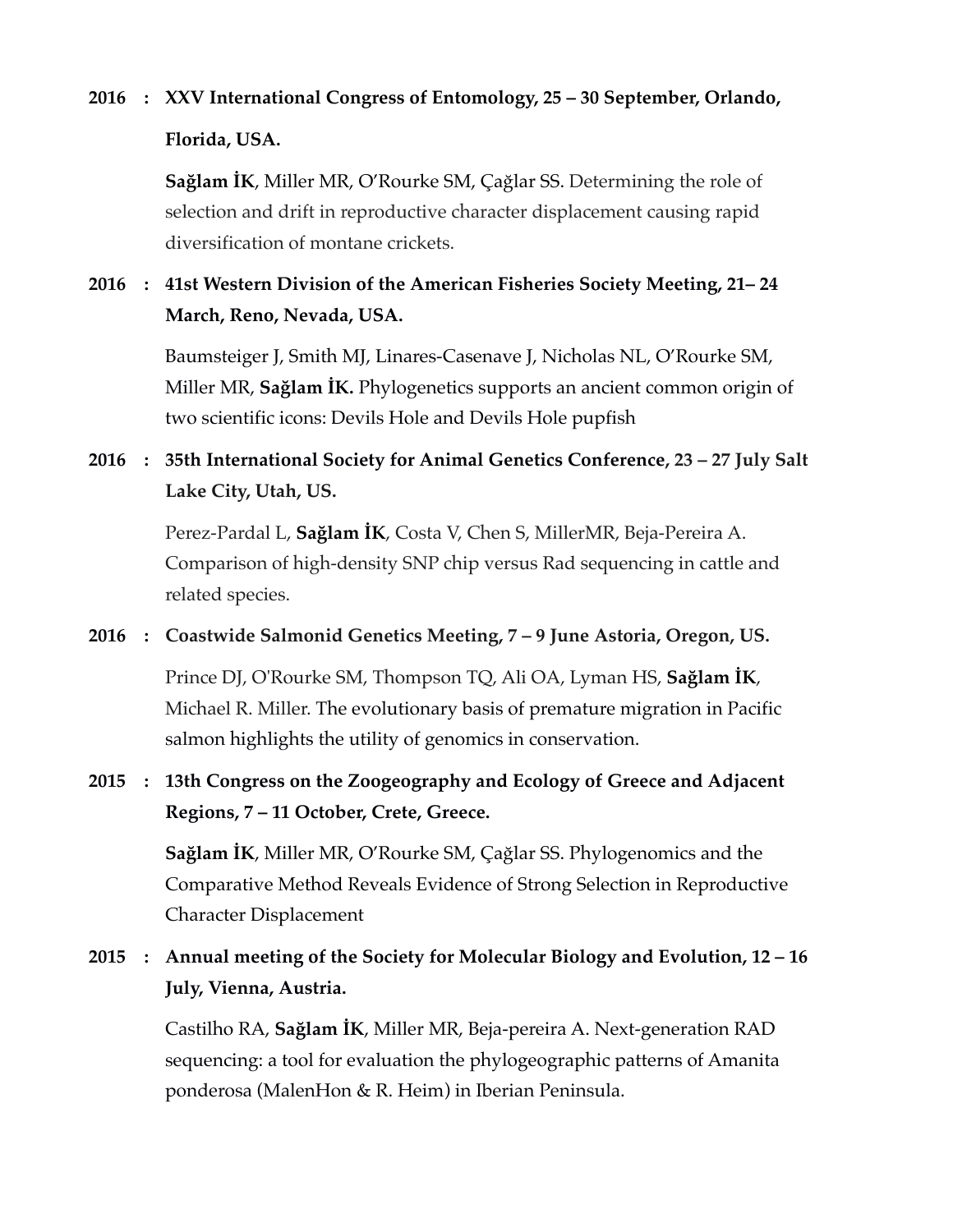## **2015 : 2nd Ecology and Evolutionary Biology Symposium, Turkey, 6 – 7 August, Ankara, Turkey.**

**Sağlam İK**, Baumsteiger J, Smith MJ, Linares-Casenave J, Nicholas NL, O'Rourke SM, Miller MR. Phylogenetics supports an ancient common origin of two scientific icons: Devils Hole and Devils Hole pupfish.

## **2013 : 6th International Conference of Biogeography, 9 – 13 January, Miami, USA.**

**Sağlam İK,** Küçükyıldırım S, Mergen H and Çağlar SS. Do elevation shifts promote diversifıcation of montane species within Anatolian mountains: The case of the Caucasus endemic bush-cricket *Phonochorion*.

## **2012 : 12th International Congress on the Zoogeography and Ecology of Southeastern Greece and Adjacent Regions, 18 – 22 June, Athens, Greece.**

**Sağlam İK,** Küçükyıldırım S, Mergen H, Ünal H and Çağlar SS. Testing diversification processes within Anotalia via statistical phylogeography.

Kuyucu AC, Çağlar SS, Karacaoğlu Ç and **Sağlam İK**. Can humidity and seasonality explain body size variation in males of the color polymorphic bush cricket *Isophya rizeensis*? An information theoretic approach.

## **2009 : 10th International Congress of Orthopterology, 21 – 25 June, Antalya, Turkey.**

Sevgili H, Sağlam SS and **Sağlam İK**. Bioacoustics, Systematics and Distribution of the Phonochorion Genus (Orthoptera: Tettigoniidae: Phaneropterinae).

## **2009 : Darwin Anniversary Symposium, 22-25 April, İstanbul, Turkey.**

**Sağlam İK.** Speciation and Phylogeography of the Genus *Phonochorion*, Uvarov 1916 (Orthoptera: Tettigoniidae).

## **2008 : 20th International Congress of Genetics, 12 – 17 July, Berlin, Germany.**

Önder BŞ, Erisoz Kasap Ö, Emecen Özsoy G and **Sağlam İK**. Phenotypic variation of wing morphology between parental and interspecific hybrids of *Drosophila simulans* and *Drosophila melanogaster* from different populations within Turkey.

## **2007 : CEHA, 56th Annual Educational Symposium. 23 – 27 April, Sacramento, California, USA.**